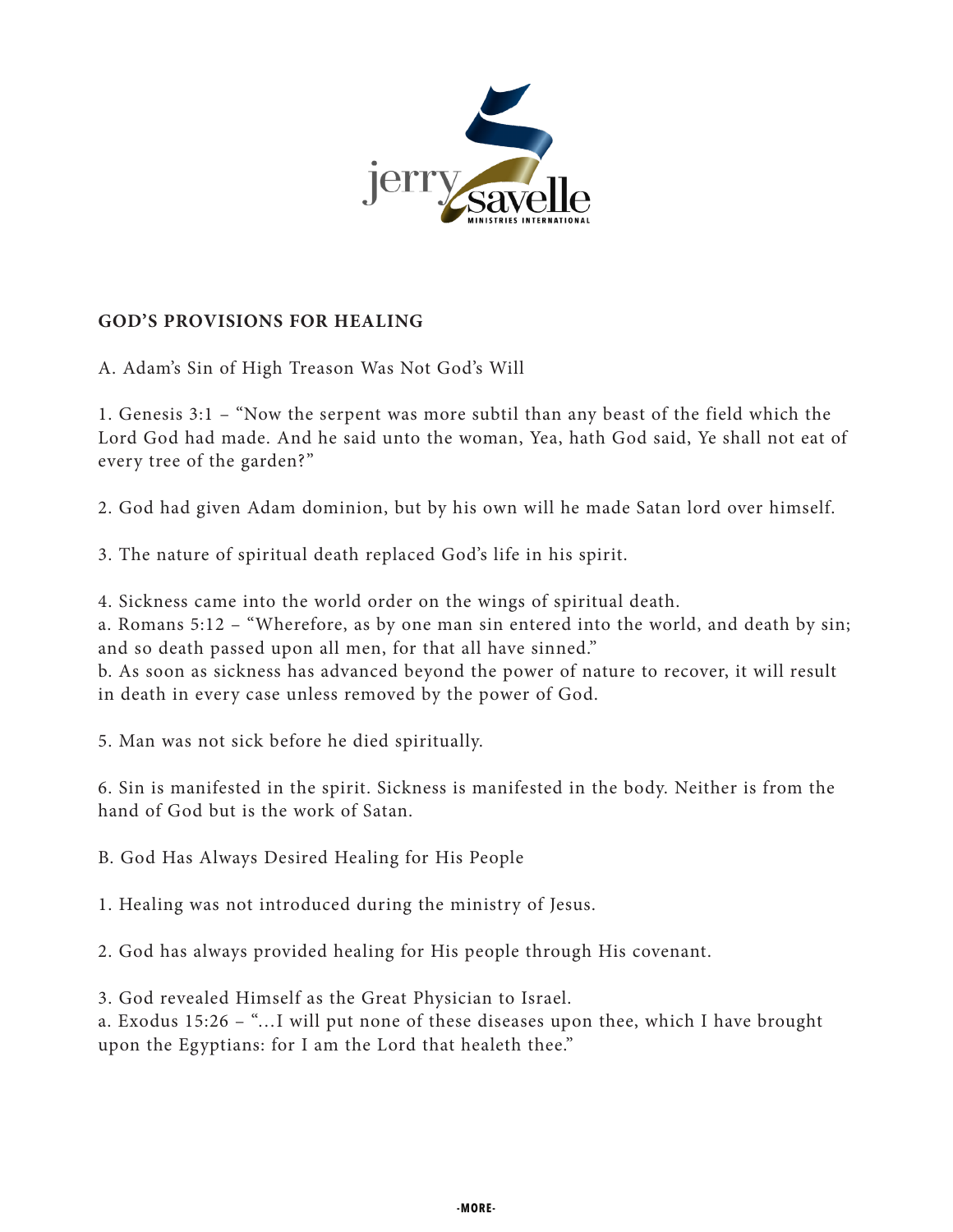b. Ecclesiastes 7:17 – "...why shouldest thou die before thy time?"

c. Psalm 90:10 – "The days of our years are threescore years and ten; and if by reason of strength they be fourscore years, yet is their strength labour and sorrow; for it is soon cut off, and we fly away."

d. Exodus 23:25-26 – "…I will take sickness away from the midst of thee…the number of thy days I will fulfil."

4. Healing was provided though the Levitical Law.

a. Leviticus 14:15 – "And the priest shall take some of the log of oil, and pour it into the palm of his own left hand."

C. A Universal State of Health Continued as Long as God's Conditions Were Met

1. Because of sin, 14,700 people were destroyed by the plague.

a. Numbers 16:46-50.

i. The plague was stopped by atonement.

b. Healing was provided through atonement.

2. When they again met God's conditions by confessing their sins, He again provided healing for all.

a. Numbers 21:4-9

i. Nineteen years later, they were cursed by fiery serpents.

3. Condition: Every one that LOOKETH

a. Looking:

i. To be occupied and influenced with what we are looking at

ii. Attention: to hearken diligently and do all

iii. Consider

D. The Blessings of the Law

1. Deuteronomy 28:1-14 – "And all these blessings shall come on thee, and overtake thee, if thou shalt hearken unto the voice of the Lord thy God" (v.2). Healing was not an automatic blessing but was conditional to obeying God's Word.

3. Disease came though disobedience. Forgiveness for disobedience brought healing. a. Psalm 107:17, 19-20 - "Fools because of their transgression, and because of their iniquities, are afflicted.

Then they cry unto the Lord in their trouble, and he saveth them out of their distresses. He sent his word, and healed them…"

4. God had provided an umbrella of protection through His Word.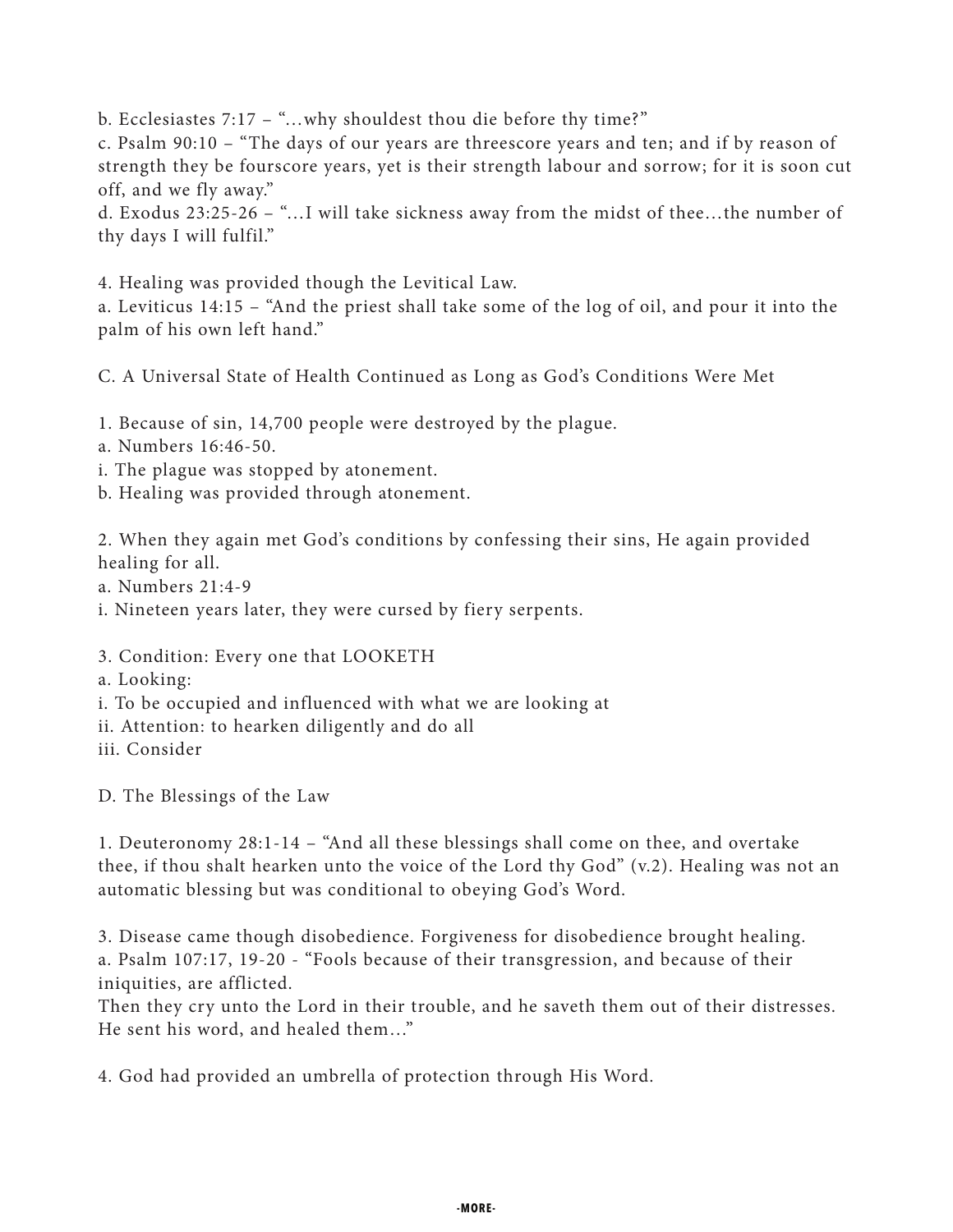5. As long as they kept the Covenant, there was no disease powerful enough to come upon them.

E. The Thief Is Not God

1. The Laws that govern the earth came into being at the fall of man.

2. Many blame God for accidents, death of loved ones, storms and floods.

3. All natural laws were set aside by Jesus whenever it was necessary to bless humanity.

4. Satan is the author of all bad things. When he is finally eliminated from human contact, these laws will stop functioning.

a. Revelation 21:4 – "And God shall wipe away all tears from their eyes; and there shall be no more death, neither sorrow, nor crying, neither shall there be any more pain: for the former things are passed away."

5. Satan is a thief.

a. John 10:10 – "The thief cometh not, but for to steal, and to kill, and to destroy…" 6. Until you find the Word that belongs to you, Satan will continue to manipulate your life.

a. Benefits:

i. Psalm 103:3 – "Who forgiveth all thine iniquities; who healeth all thy diseases."

ii. Psalm 91:16 – "With long life will I satisfy him…"

7. All the authority that the church does not actively enforce is under the sway and power of Satan.

8. Your authority doesn't work automatically; it must be enforced.

F. Jesus Incapacitated And Paralyzed Satan

1. Colossians 2:15 (AMP) – "[God] disarmed the principalities and powers that were ranged against us and made a bold display and public example of them, in triumphing over them in Him and in it [the cross]."

2. The Name of Jesus is greater than the curse. The Word is greater than the curse. The Holy Spirit is greater than the curse. THESE WEAPONS MAKE THE BELIEVER MORE POWERFUL THAN THE CURSE OF SIN, SICKNESS, FEAR, AND POVERTY.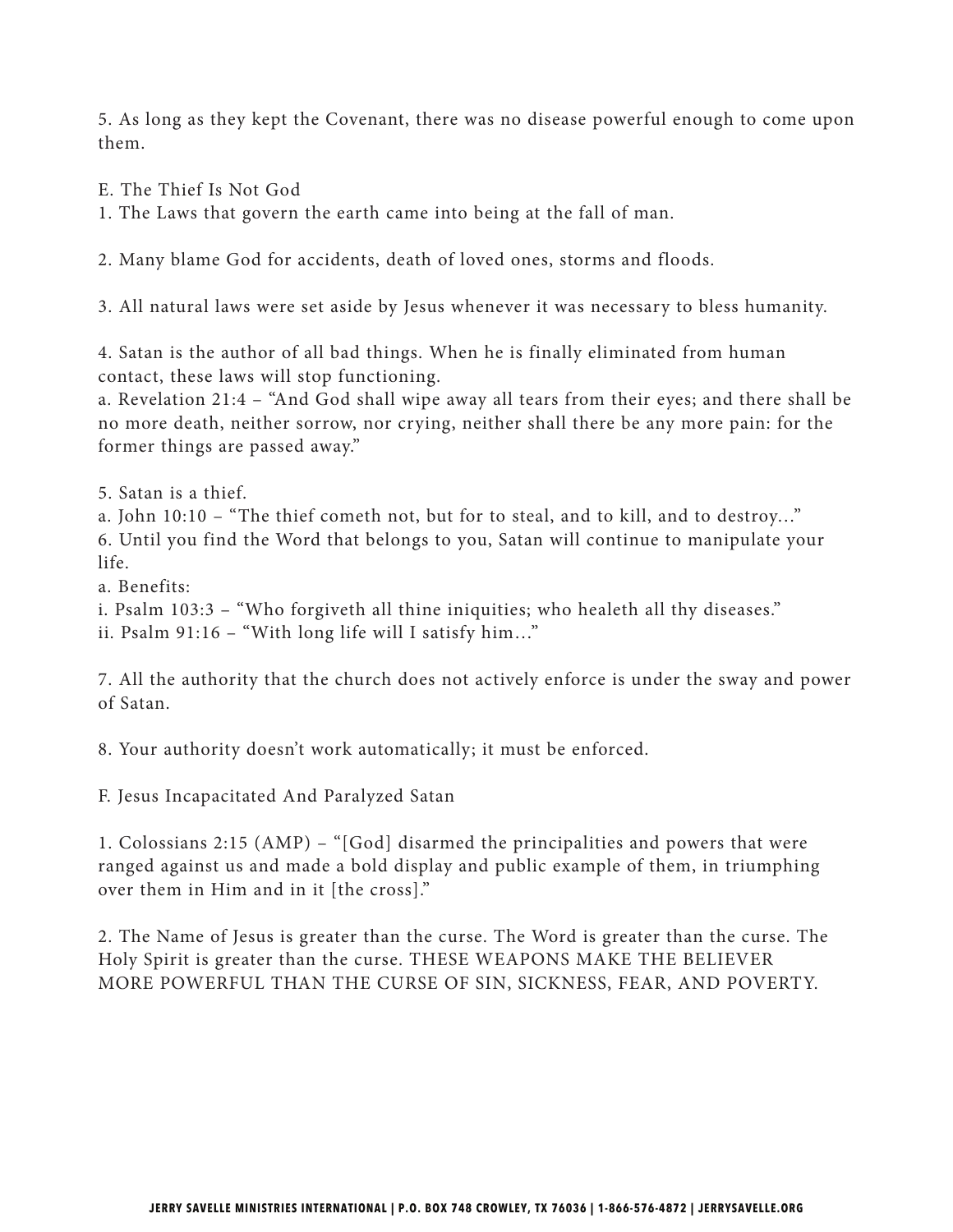

## **GOD'S PROVISIONS FOR HEALING - QUESTIONS**

1. God had given Adam dominion and by his own \_\_\_\_\_\_\_\_\_\_ he made satan lord over himself when he committed high treason against God, and God's \_\_\_\_\_\_\_\_\_ in his spirit man was replaced by the nature of spiritual \_\_\_\_\_\_\_\_\_.

2. Man was never \_\_\_\_\_\_\_\_\_ before he died \_\_\_\_\_\_\_\_\_.

3. and and is not from God but is the work of satan.

4. \_\_\_\_\_\_\_\_\_\_ is manifested in the spirit and \_\_\_\_\_\_\_\_\_\_ is manifested in the body.

5. God has \_\_\_\_\_\_\_\_\_\_ provided and \_\_\_\_\_\_\_\_\_\_ healing for His people through His covenant so during the ministry of Jesus \_\_\_\_\_\_\_\_\_\_ was not first introduced.

6. In Exodus 15:26 God revealed Himself as the Great \_\_\_\_\_\_\_\_\_\_ saying I am the LORD that \_\_\_\_\_\_\_\_\_\_ thee and in Exodus 23:25-26 the LORD tells them I will take sickness away from the \_\_\_\_\_\_\_\_\_ of thee.

7. As long as the people met God's \_\_\_\_\_\_\_\_\_\_ health continued in the camp.

8. \_\_\_\_\_\_\_\_\_\_ brought disease as we see in Psalm 107 that because of transgression and iniquities they were afflicted, but when they cried to the Lord He saved them through \_\_\_\_\_\_\_\_\_\_ which brought healing.

9. Healing was not an \_\_\_\_\_\_\_\_\_\_ blessing, but \_\_\_\_\_\_\_\_\_\_ to obeying God's Word.

10. Satan is the author of all \_\_\_\_\_\_\_\_\_\_ things, and he is a \_\_\_\_\_\_\_\_\_\_ who comes to  $\frac{1}{2}$  steal and  $\frac{1}{2}$ , according to Jesus in John 10:10.

11. After the fall of man the laws that \_\_\_\_\_\_\_\_\_\_ the earth came into being, but Jesus set aside all \_\_\_\_\_\_\_\_\_\_ laws when it was necessary to bless humanity.